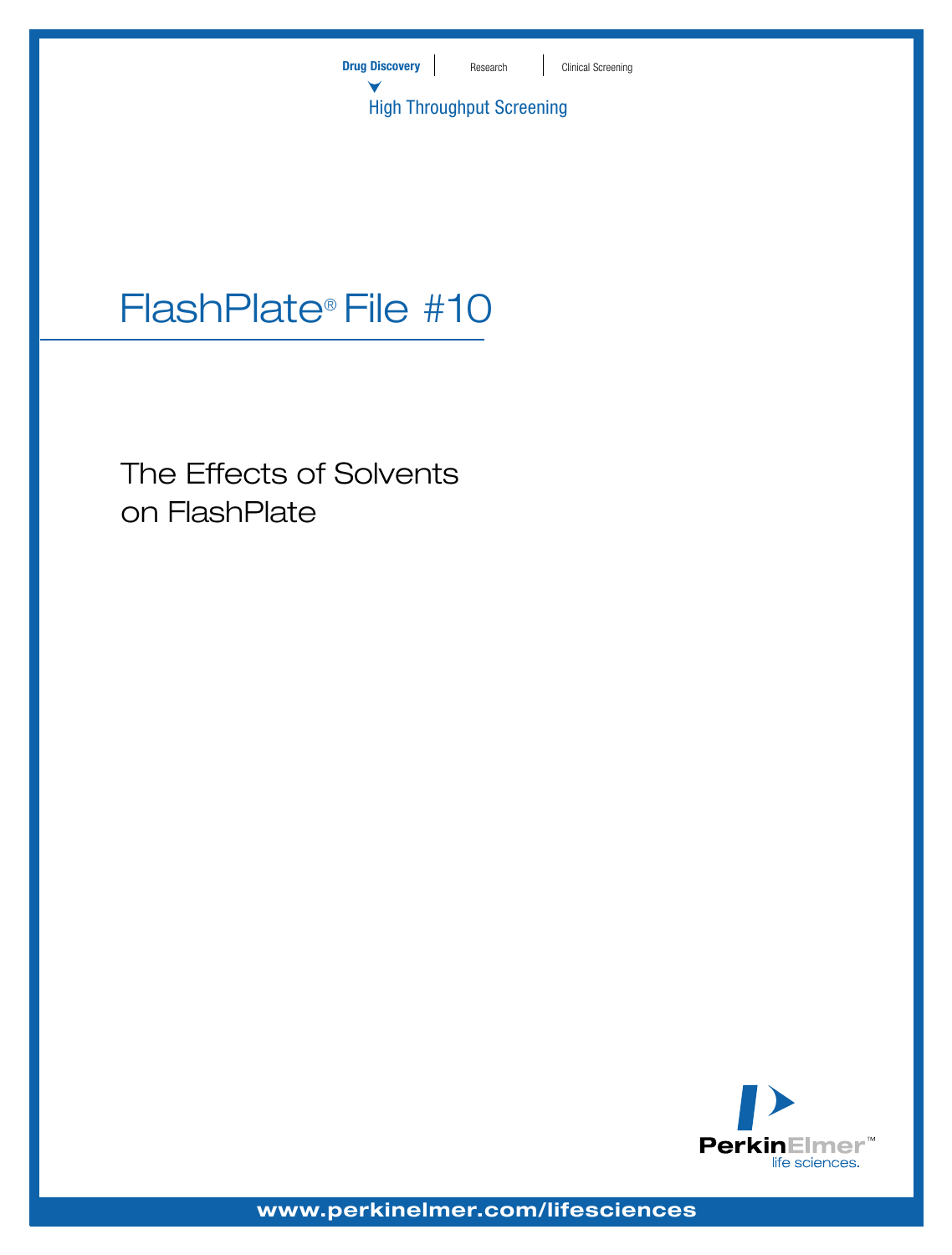# The Effects of Solvents on FlashPlate®

## **Introduction**

FlashPlate is a white 96-well polystyrene microplate with plastic scintillant-coated wells. The protein binding characteristics of FlashPlate are similar to other polystyrene microplates, allowing use of standard published plate-coating methods. After a target protein (such as an antibody, receptor, etc.) is bound to the wall of a FlashPlate well, radiolabeled molecules, standards, and samples are added and allowed to bind to equilibrium. The radioactive decay associated with the bound radiolabeled molecules causes a microplate surface scintillation effect detectable on a microplate scintillation counter. Unbound radiolabeled molecules do not activate the scintillant, thus eliminating the need for separation of bound from free.

As FlashPlates are useful for a wide range of applications, a variety of solvents and buffers are used. This article identifies several potential effects of solvents to note when optimizing assays. Adverse solvents may cause the following effects:

- 1) quenching of the scintillation signal through the introduction of color
- 2) inactivation of coated molecules or soluble reactants caused by lowered pH
- 3) removal of coated capture molecules from the FlashPlate surface
- 4) migration of the scintillant into solution

Assay optimization may require different strategies depending on the application, the solvent used, and its effect. The following observations are offered to facilitate this optimization.

*NOTE: These recommendations may not apply to every situation. Each application may have its own unique susceptibilities and must be validated.*

# **Assessment of Effects**

Except where noted, solvent-effect test results refer to the binding of [3 H]biotin (NET721) to streptavidin-coated FlashPlate (SMP103). The solvent studied is introduced prior to overnight incubation.

Table 1 lists buffers and standard components which have been shown to have no effect (>95% of control) on the binding of [3 H]biotin to SMP103. TCA in 5% solution has no effect on [3 H]biotin binding to streptavidin. However, in [125I]-cAMP binding to FlashPlate cAMP antibody coated plates (SMP001), 5% TCA inactivates the antibody and destroys the signal.

#### **Table 1**

# **Solvents with No Effect (>95% of control) on [3H]Biotin Binding to Streptavidin-Coated FlashPlate**

| 0.01 M EDTA                                                         |
|---------------------------------------------------------------------|
| 0.6 M NaCl                                                          |
| 17.6 g/l Sodium Citrate                                             |
| $1\%$ Denhardt's solution $(0.1\%$ Ficol, $0.1\%$ PVP, $0.1\%$ BSA) |
| PBS(10x)                                                            |
| 4 N CsCl <sub>2</sub>                                               |
| 2 M Urea                                                            |
| 1% Dextran Sulfate                                                  |
| 10% Glycerol                                                        |
| $0.1$ M Tris pH $7.0$                                               |
| 0.1 M Acetate Buffer pH 6.0                                         |
| 1 N HCL                                                             |
| 10x Borate Buffer pH 8.2                                            |
| 10 mM $MgCl2$                                                       |
| 1 N LiCl                                                            |
| 1% Formaldehyde                                                     |
| 0.1 M MOPS                                                          |
| 25% DMSO                                                            |
| 5% TCA                                                              |
|                                                                     |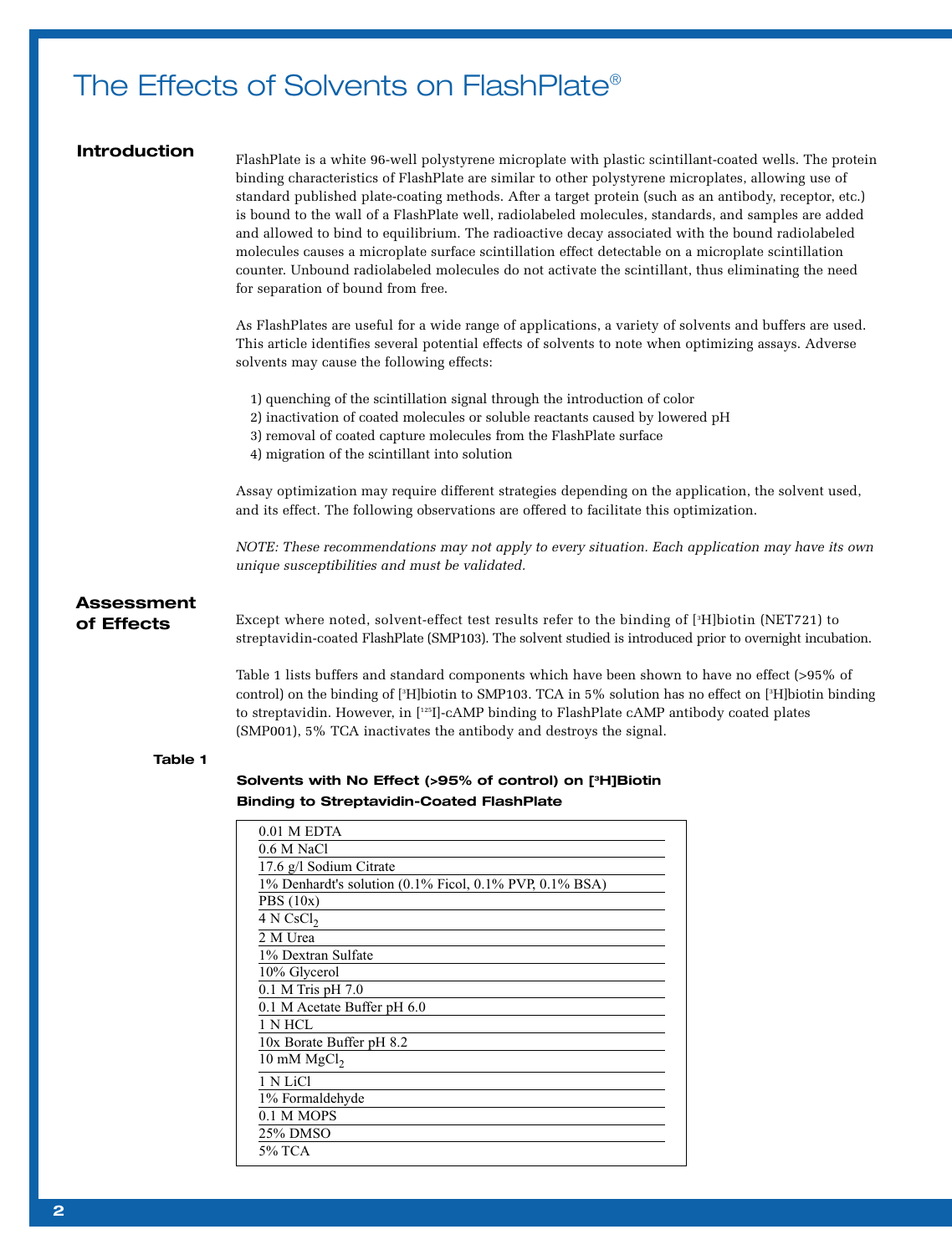Table 2 lists conditions that result in a moderate effect (<50% reduction in counts vs. control) on [3 H]biotin binding to a streptavidin-coated FlashPlate. (Table 3 lists conditions that result in a large effect (>50% reduction in counts vs. control) on the same testing protocol.) In most cases, the solvent effect may be significantly reduced by reducing the time of exposure, such as using the solvent only in wash solutions rather than during incubation.

Ethanol at 100% extracts the scintillant, but has no effect at 70%. Organic solvents at 100% should be avoided.

#### **Table 2**

**Solvents with Moderate Effect (5-50% of control) on [3H]Biotin Binding to Streptavidin-Coated FlashPlate**

| <b>Moderate Effect</b> |              |  |  |
|------------------------|--------------|--|--|
| $>25\%$                | <b>DMSO</b>  |  |  |
| 10%                    | Formamide    |  |  |
| $2\%$                  | Casein       |  |  |
| 0.1 M                  | Deoxycholate |  |  |
| $0.1\%$                | Triton X-100 |  |  |
| $0.1\%$                | Tween-20     |  |  |
| $1\%$                  | $NP-40$      |  |  |
| $1\%$                  | SDS          |  |  |

#### **Table 3**

# **Solvents with Large Effect (>50% of control) on [3H]Biotin Binding to Streptavidin-Coated FlashPlate**

| <b>Large Effect</b>      |                                  |  |  |
|--------------------------|----------------------------------|--|--|
| $1\%$                    | Triton X-100                     |  |  |
| 10%                      | DMF                              |  |  |
| $100\%$                  | EtOH                             |  |  |
| 50-100%                  | <b>DMSO</b>                      |  |  |
| $1-5$ N                  | <b>NaOH</b>                      |  |  |
| 10%                      | Formamide $/ 1.2\%$ Triton X-100 |  |  |
| $1\%$                    | Tween-20 (used in wash)          |  |  |
| Flash UV light treatment |                                  |  |  |

## **Detergent Effects**

Aspiration and washing are unnecessary for most FlashPlate applications. However, to reduce high non-specific binding, washing with detergents may be useful. Studies with [125I]-cAMP binding to cAMP antibody coated FlashPlate (SMP001) indicate that some buffer components may be tolerated in the wash buffer, but not in the overnight incubation. Table 4 lists conditions that result is a small effect (< 25% reduction in counts vs. control) and a large effect (> 50% reduction in counts vs. control).